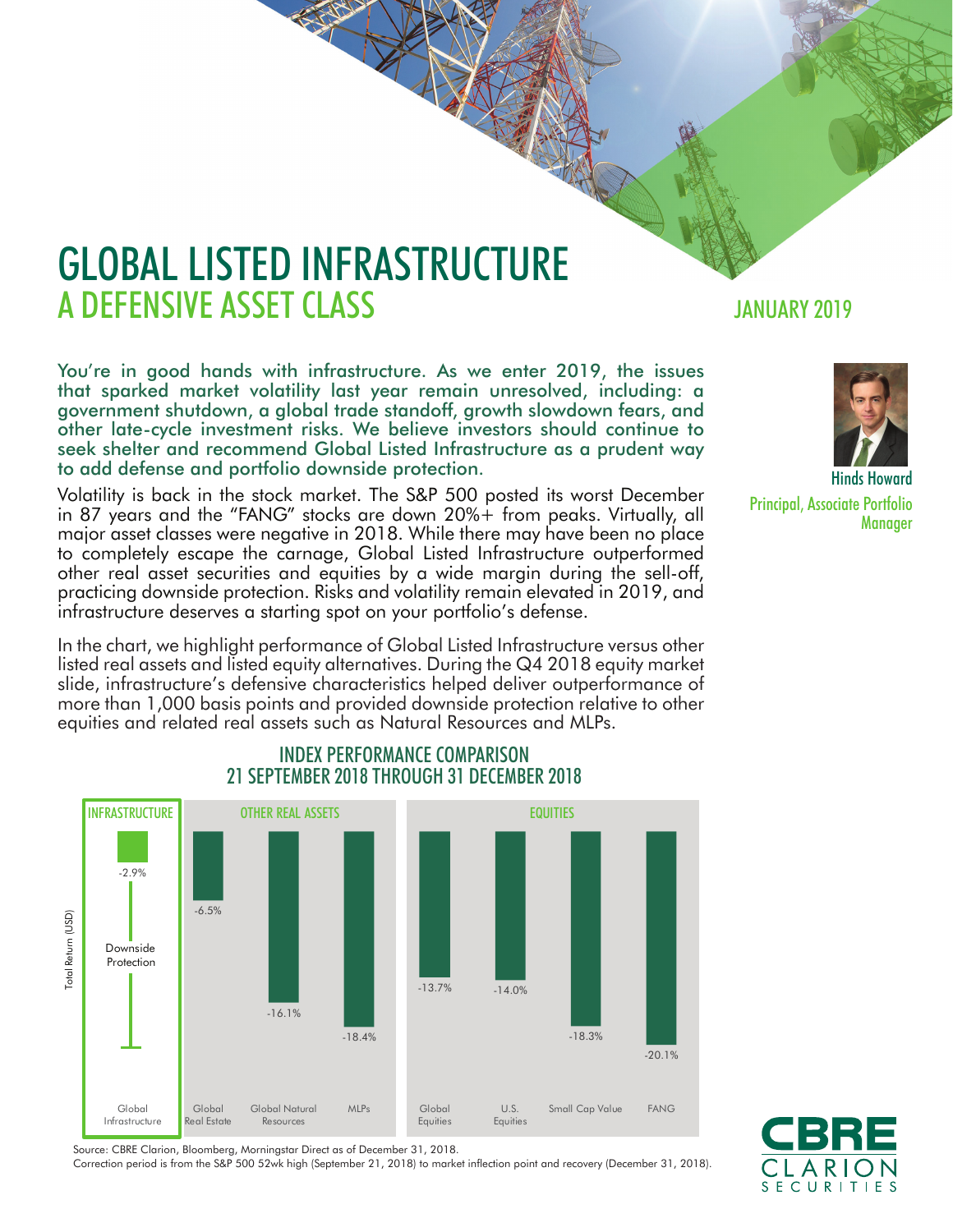Recent outperformance of infrastructure stocks is not a fluke. The asset class has a long track-record of outperformance in tumultuous market environments. Over the past 20-years, Global Listed Infrastructure has captured only 63% of the global equity market downside. Also, adding infrastructure is not admitting defeat or betting on a recession. Infrastructure leaves intact the potential for upside intact if the market risks subside, as evidenced by upside capture versus global equities of more than 80% over the long-term.

Infrastructure is a defensive asset class because of the characteristics of the underlying assets owned by Global Listed Infrastructure companies. Those assets tend to share the following characteristics:

- Inelastic demand due to the essential nature of the assets we use in everyday life
- High barriers to entry due to the critical and often irreplaceable nature of the assets
- Contracted revenue streams that offer inflation protection in many cases

Due to the above characteristics, earnings and dividend growth of infrastructure companies tend to be steady and predictable, making them particularly attractive at times of market uncertainty. The macro environment remains challenging for investors and we believe the characteristics of Global Listed Infrastructure is well-positioned for continued outperformance in 2019.

CBRE Clarion Securities has a well-resourced and experienced team with a long-track record of investing in Global Listed Infrastructure. We welcome the opportunity to speak to you about the investment opportunity and our capabilities.

#### INFRASTRUCTURE VS. GLOBAL EQUITIES UPSIDE/DOWNSIDE ANALYSIS



January 1, 2000 – September 30, 2018

Source: CBRE Clarion as of September 30, 2018.

Listed infrastructure does not only provide downside protection, it may capture a majority of the upside as well.